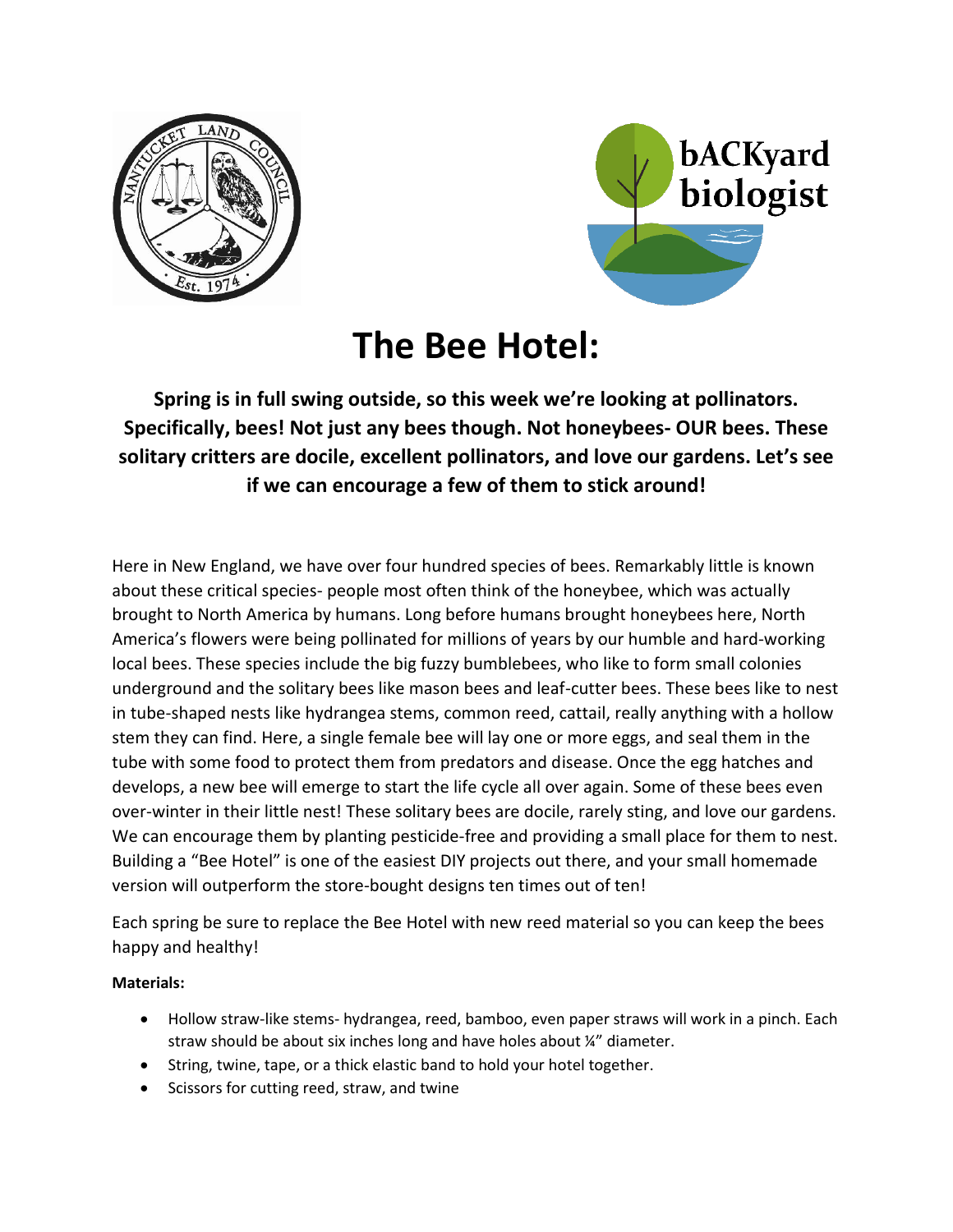**Instructions:**

- **1. Gather some hollow stem plants and cut them to about 6" lengths. The inside diameter should be around ¼". One DIY Bee Hotel will be made up of a bundle of 5-6 of these hollow stems.**
- **2. Cut them to about 6" with scissors. If you use reeds, try to have a closed node at one end. This keeps your bees safer from predators since they only need to protect one entrance!**
- **3. Bundle the cut stems together and hold them with simple twine, tape, or an elastic band.**
- **4. Deploy your hotel somewhere near your garden, a few feet off the ground, under an eve or deck so they can stay dry, and preferably facing south so our bees can toast up in the sun each day.**
- **5. Check back periodically for anyone moving in!**

## **What to look for:**

Look for these small solitary bees coming and going on warm days from the Hotel to the nearest flowers. These bees often cap one or both ends of their nest with a clay/mud mixture, hence their common name "Mason Bees." These Hotels perform better than store bought versions because they're sourced from local material the bees like to use, and they're small. Small is key- since these bees are solitary, they are vulnerable to pests and disease if too many nest close together. By keeping your homemade hotel small, natural, and replacing it each spring you're creating a healthy way to encourage our wonderful local pollinators. Get out there!

## **Mason Bee:**



[This Photo](http://flickr.com/photos/bramblejungle/4551061102) by Unknown Author is licensed under [CC BY-NC](https://creativecommons.org/licenses/by-nc/3.0/)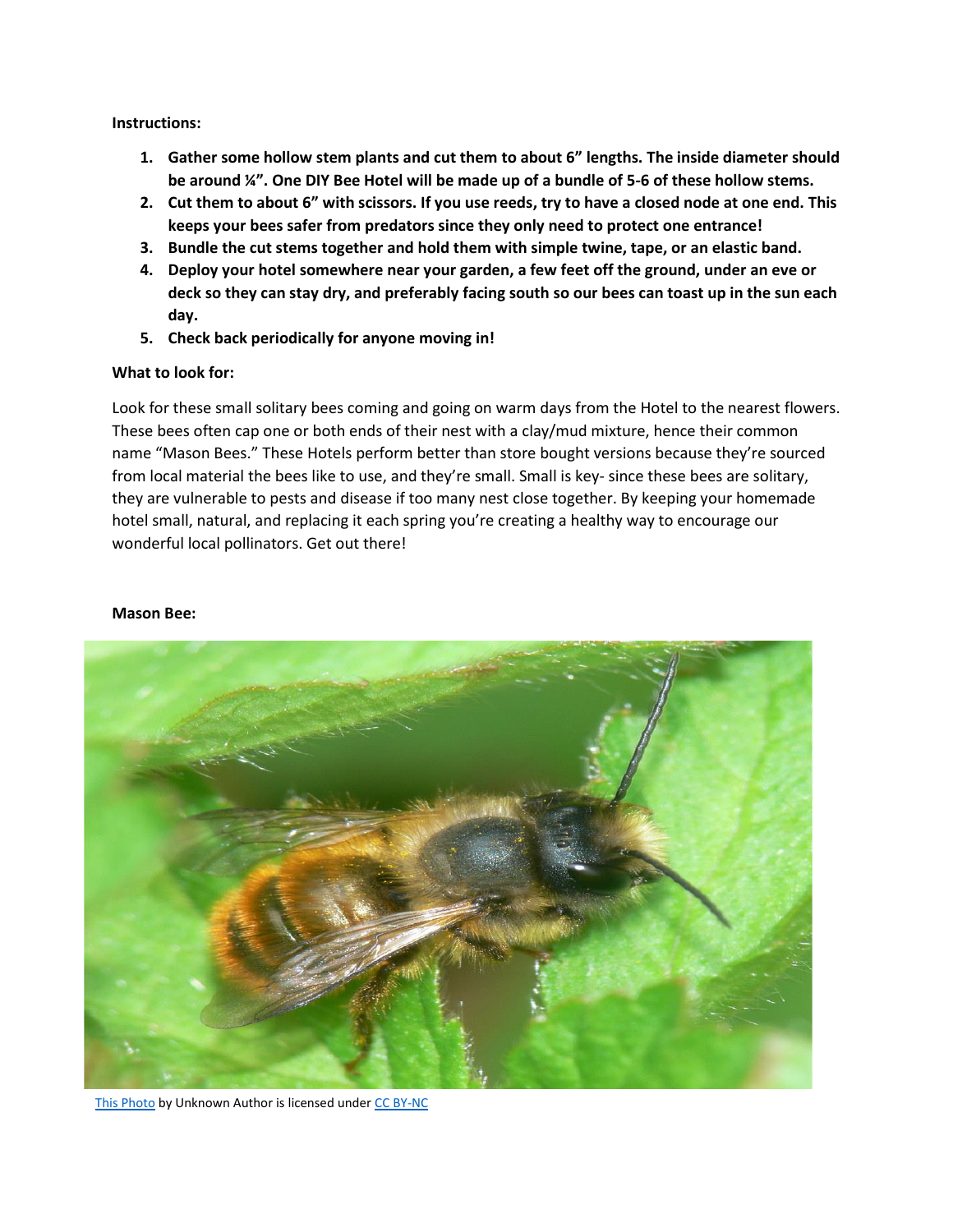## **Materials:**